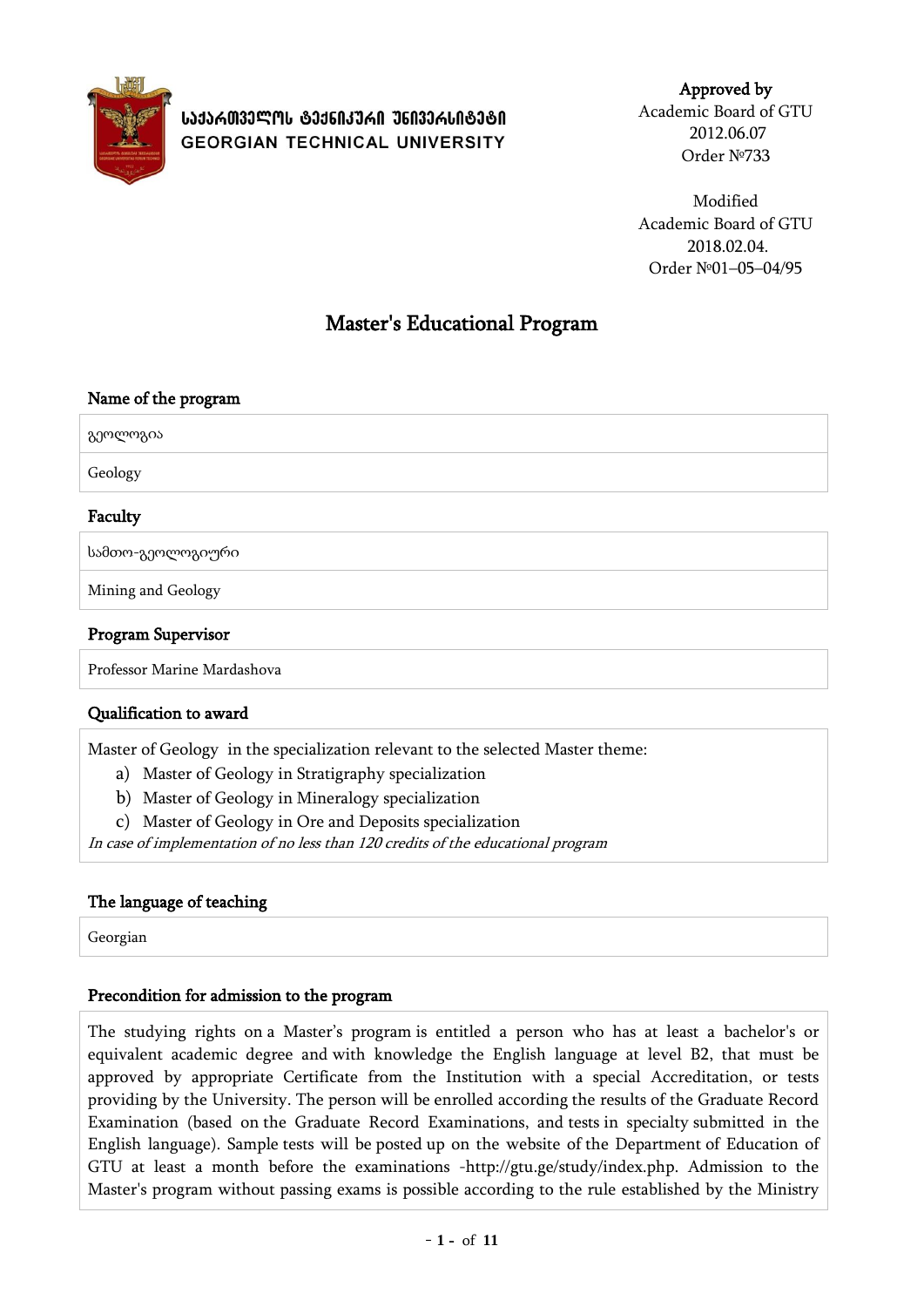## Description of the program

The program was developed according ECTS system, 1 credit equals to 25 hours, which involves both: contact and independent work hours. The distribution of credits is represented in the curriculum. The duration of the program is 2 years (4 semesters) and covers 120 credits (ECTS) Core courses - 75 credits and research component – 45 credits.

Research components are the following: master's research project / prospectus - 5 credits, theoretical / experimental research / colloquium - 10 credits, master's thesis - 30 credits.

The study process is as follows: The semester includes 20 weeks, from which the training process is 16 weeks. The XVII Week is dedicated to the thematic project and preparation for the exam, the final exam is conducted during the XVIII-XIX weeks. If necessary, an additional exam will be conducted during XX week.

The first academic-year learning process duration is 40 weeks (two semesters). Master learns 12 subjects. The lectures, seminars and practical exercises take 30 weeks (15 weeks per semester). Assessment of current activity - maximum 30 points.

During the semester taking one training course Master has to pass 1 intermediate exam - 30 points and one final exam - assessment is 40 points. The student is allowed to pass the final exam in case he has collected at least 30 points in the weekly and mid-exams.

Minimum positive assessment of the final/additional exams in the training component is 20 points. In order to legalize the final positive assessment, the student is obliged to pass the final exam and overcome the minimum competency limit 51. In case of accumulation more points, while the assessment on the final exam is insufficient (minimum 20 points), the student has the right to pass the exam once more. After Less than 5 days expiration, if necessary, XX week will be added for an additional exam. Master is allowed to pass the additional exam if he could not accumulate the required number of points (at least 51 points) after his final test, but in total number of points is from 41 to 50.

**The duration of the second academic-year** is 40 weeks (2 semesters). The Master of Science will pass through the third semester training courses according to themes ("stratigraphy and paleontology"; "applied mineralogy, petrology and geochemistry (gemology); "geological survey and searching of minerals"; "hydrogeology"). In the second academic year, out of the 60 credits, specialty subjects are awarded 20 credits, theoretical/experimental research/colloquium - 10 and research component - 30 credits (Masters thesis completion and presentation). The order concerning the Supervisor and the theme of thesis for Master's Degree will be issued by the Dean in accordance with Master's Personal Work Plan (Master's Personal Work Plan see: [http://gtu.ge/Study-Dep/Files/Pdf/mag\\_deb\\_danarTi\\_3\\_Sd.pdf](http://gtu.ge/Study-Dep/Files/Pdf/mag_deb_danarTi_3_Sd.pdf) )

#### **Research Component**

Student fulfills the research component according to the established plan. Research component is carried out in GTU and/or in the proper organization (based on the signed agreement with GTU and the organization)

#### **Master Research Project - prospectus**

Master Research Project - the prospectus is the outcome of review and analysis of research, master's thesis preliminary findings. The student should complete prospectus in the second semester

#### **Theoretical/experimental research - Colloquium**

Theoretical /experimental study's main goal is to graduate students for independent work skills, a clear picture of the main tasks of a professional, modern research methods training, while working independently formulate and solve the issues.

#### **Theoretical/experimental research - Colloquium**

Theoretical/experimental study's main goal is to develop student's independent working skills, to create a clear picture for solution of the fields main tasks, to teach the modern research methods. To give ability to formulate issues raised during working process and solve the problems

## **Qualification thesis and defense**

Qualification thesisis part a major of research component. The completed qualification thesisis the result of student's independent research. Qualification thesis should content an obtained from theoretical/ experimental research.

Rule of Evaluation of the Masters Educational Program Research Component: [http://gtu.ge/pdf/DanarTi\\_4\\_mag\\_2017.pdf](http://gtu.ge/pdf/DanarTi_4_mag_2017.pdf)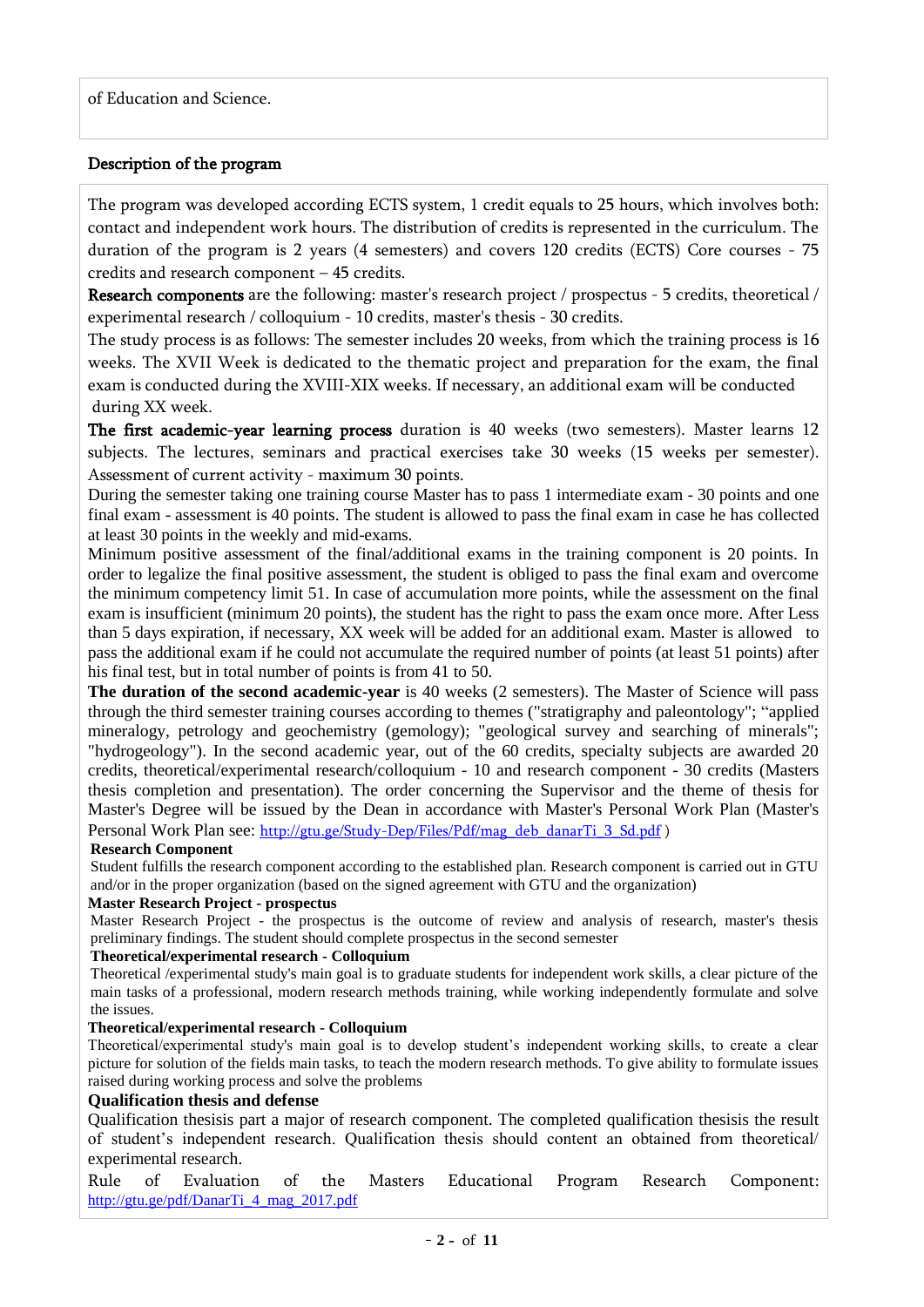Regulation of Georgian Technical University on Magistracy: [http://gtu.ge/Study-Dep/Files/Pdf/magistr\\_%20debuleba\\_21.11.14\\_SD.pdf](http://gtu.ge/Study-Dep/Files/Pdf/magistr_%20debuleba_21.11.14_SD.pdf) Instructions for submitting the paper for the Master's degree: [http://gtu.ge/Study-Dep/Files/Pdf/mag\\_deb\\_sam\\_naSr\\_gafor\\_wesi\\_dan\\_5\\_SD.pdf](http://gtu.ge/Study-Dep/Files/Pdf/mag_deb_sam_naSr_gafor_wesi_dan_5_SD.pdf)

## The purpose of the program

Applying modern methods of research in the field of geology independently; to create a comprehensive geological project using theoretical and practical knowledge; to develop Individual Work Skills; development of ability to work in field conditions of geologic profile and make decisions individually; development of ability for fast-access of scientific information and consequent planning and implementation of geological works; to draw geological maps, sections and chart deposits and ore manifestations; to process geological data, basing on the results make grounded conclusions and relevant decisions; to use mathematical methods for solving geological issues; planning, conducting and designing hydrogeological works; to use gemological methods of research for performing expert works.

## Learning Outcomes and Competences (General and Sectoral)

#### Knowledge and understanding

- Deep and systematic knowledge of the field of geology;
- Ability to developed new, original ideas;
- Realization of the ways of solving of certain problems in Geology
- Knowledge of the principles and valuables of geology as a natural science;
- The ability to analyze and understand the main problems of geology.

#### Ability to use knowledge in practice

- Providing prospective areas and territories in terms of useful mineralization;
- Study of thin sections and polished by means of microscope;
- Identification of different types of minerals (solid, liquid) and determination and evaluation of resources; study the regularity of their distribution;
- Carry out paleontological-stratigraphic studies independently;
- Purposeful laboratory research of the stone material independently taken in field geologic conditions, generalization of the results, processing and making relevant well-reasoned conclusions;
- Draw up a project basing on the knowledge obtained in the disciplines of geology and submit it;
- Drawing geological maps and sections based on field geological works and laboratory studies;
- Performing expert and diagnostic works using modern geological laboratory methods.

#### Making judgments

- Establishing grounded conclusions based on critical analysis of the information obtained in the field of geology;
- Ability to make grounded conclusions based on field geological and laboratory studies,
- Giving reasonable advice on the use of natural resources when drawing up projects.

#### communication skill

- To write laconically, clearly, complying with grammatic rules and make presentation Ability to prepare a detailed written report on solving existing problems;
- Ability to communicate in native and foreign languages;
- Verbally transmit information to specialists and nonspecialists in Georgian and foreign languages;
- Ability to conduct public speeches

#### ability to learn

- Direct learning independently;
- Understanding the peculiarities of the learning process
- High level of strategic planning of the learning process;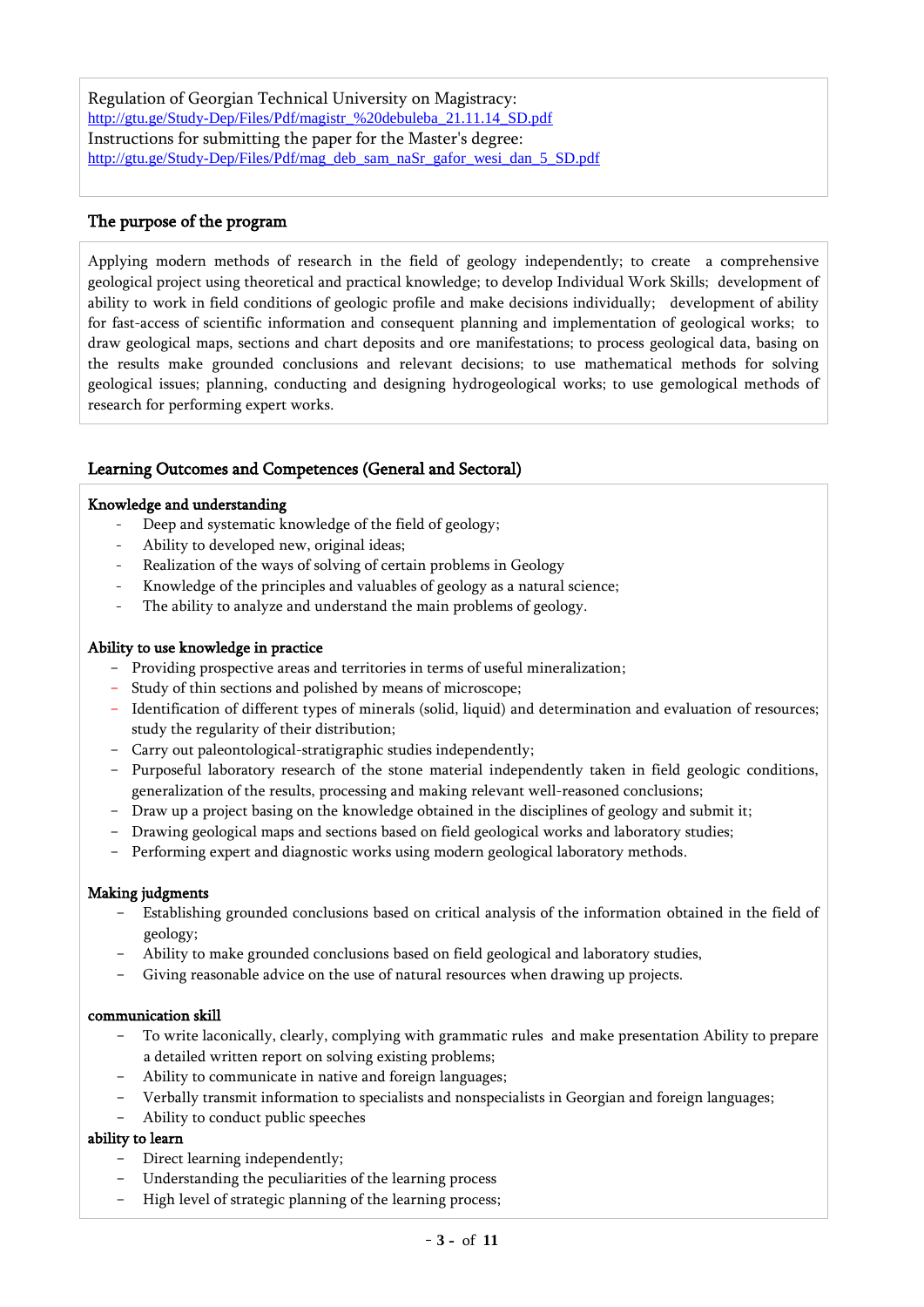- Determining the directions of enrichment of professional knowledge and experience

## Values

Assess of one's own and others' attitudes to values and making their own contribution to the foundation of new values. Protection of norms of professional values, ethics and morals.

### Methods of achieving learning outcomes (teaching and learning)

 $\boxtimes$  Lecture  $\boxtimes$  Seminar (work in group)  $\boxtimes$  Practical  $\boxtimes$  Laboratory  $\boxtimes$  practice  $\Box$  Course paper / project  $\Box$ 

Master's paper  $\boxtimes$  Consultation $\boxtimes$  Independent work

Based on the specific course of study in the learning process, the relevant below listed activities of the teaching-learning methods are used, which are reflected in the relevant training courses (syllabus): (Discussion, debate, presentation, group work, etc.)

- 1. **Discussion / debate** are one of the most common activities of interactive teaching. Discussion process increases the quality and activity of students' engagement. Discussion can be turned into arguments and this process is not limited to the questions asked by the teacher. It develops the ability of the student to reason and justify their opinion.
- 2. **Cooperative learning** is a learning strategy when each member of the group is obliged not only to examine himself but also to help his/her team-mate to study the subject better. Each member of the group works on the problem, until all of them master the issue;
- 3. **Collaborative work** By using this activity, teaching implies division of the students' group and assignment of teaching tasks to them. The group members individually work on the issue and in parallel share their opinions with other members of the group. Due to the set objective, it is possible to divide the functions among the members during the group's working process. This strategy provides all students maximum engagement in the learning process.
- 4. **Problem based learning** is an activity which uses a specific problem as the initial stages of obtaining new knowledge and integration process;
- 5. **Case study** the teacher will discuss concrete cases with the students, and study the issue thoroughly. For example, in the safety of engineering, it can be a case of a particular accident or disaster, in the political science - concrete, for example, the Karabakh problem (Armenia-Azerbaijan conflict) analysis and etc;
- 6. **Brain storming** this activity implies to form and promote radically different opinion, idea on concrete issue/problem. This activity contributes to the development of a creative approach to the problem. Its application is effective in case of a large number of students and consists of several main stages:

- Problem / issue determination in a creative perspective;

- In a certain period of time, without criticism, note the ideas expressed by the listeners (mainly on the board);
- Determination of assessment criteria to determine the establish the conformity of the idea with the aim of the research;
- Assessment of selected ideas with predetermined criteria;
- By process of elimination, distinguish those ideas that are most relevant to the issue.
- Demonstration of the highest evaluation idea as the best way to solve the set problem.
- 7. **Induction** is such a form of transmitting any knowledge when the process of thinking in the course of the study is directed towards generalization, in other words when delivering the material the process is going from concrete to general;
- 8. **Deduction** is such a form of transmitting any knowledge, which based on general knowledge represents logical process of discovering new knowledge in other words, the process is going from general to concrete;
- 9. **Analysis** helps us to divide the study material into constituent parts. This will simplify the detailed coverage of individual issues within a difficult problem.
- 10. **The synthesis** implies the composition of one whole by grouping individual issues. This activity contributes to the development of the problem to be seen as a whole;
- 11. **Verbal or orally transmitted.** Narration, talking and so forth belong to this activity. In this process the teacher orally transmittes and explaines study material and the students actively perceive and learn it through listening, remembering and thinking.
- 12. **The script** implies the following activities: making extracts, records, notes, theses, abstract or essay and other
- 15. **Laboratory work** is more prominent and gives an opportunity to perceive the event or process. In the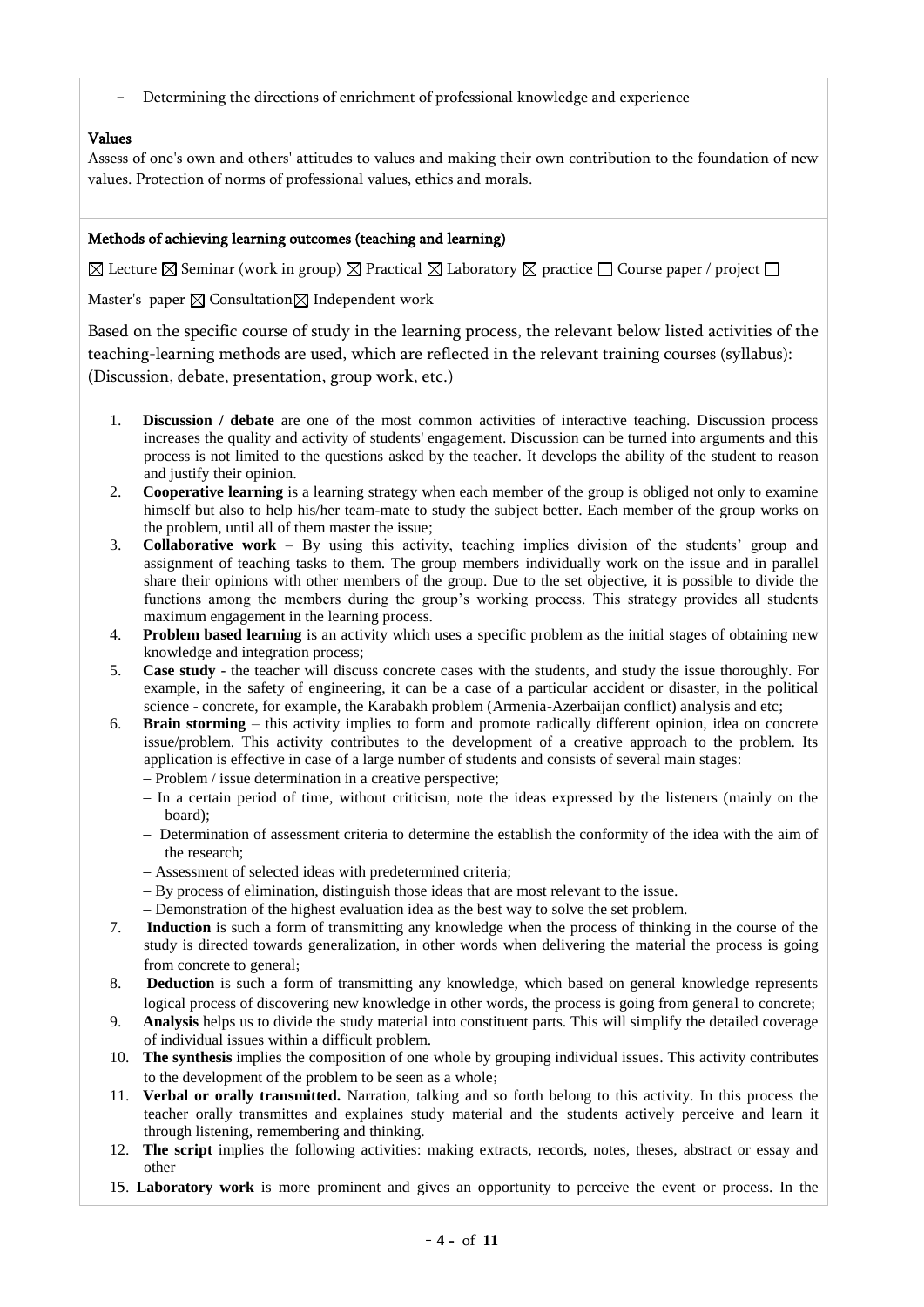laboratory, the student studies how to conduct the experiment. During laboratory studies, the student must acquire to organize, regulate and work on the device. The skills obtained in experimental training labs allow to understand theoretical material delivered on the lectures. It implies the following types of actions: setting up the tests, showing video material, as well as the material of dynamic nature, and so forth

- 16. **Practice (learning and work)** helps the student to enhance and strengthen the obtained knowledge. It develops the ability to use knowledge in practice, using the methods that are used to study the subject to solve problems. It combines all the methods of learning that help the student to develop practical skills. In this case, on the basis of the acquired knowledge the student independently performs a certain action, such as pedagogical practice, field work, etc.
- 17. **Explanation** is based on the discussion on the issue. The teacher gives a concrete example from the material, which is discussed in detail within the given topic.
- 18. **Action-oriented training** requires active involvement of the teacher and student in the teaching process, where the practical interpretation of theoretical material is of special significance.
- 19. **E-learning implies teaching** by internet and multimedia means. It includes all components of the teaching process (goals, content, methods, means, etc.), which are realized by specific means. E-training is of three types:
	- Full-time learning when the teaching process takes place within the contact hours of the teacher and students, and the training material is delivered through electronic course;
	- Distance learning means conducting the study process without the physical attendance of the professor. The whole training course is carried out electronically;
	- Hybrid (full-time / distance) the main part of the study is carried out distantly, and a small part is carried out within the contact hours.

## Student knowledge assessment system

Grading system is based on a 100-point scale.

Positive grades:

- $\bullet$  (A) Excellent the rating of 91-100 points;
- $(B)$  Very good - the rating of 81-90 points
- $(C)$  Good the rating of 71-80 points
- $\bullet$  (D) Satisfactory the rating of 61-70 points
- $(E)$  Enough the rating of 51-60 points

Negative grades:

- (FX) Did not pass 41-50 points of rating, which means that the student needs more work to pass and is given the right to take the exam once more with independent work;
- (F) Failed 40 points and less, which means that the work carried out by the student is not enough and he/she has to learn the subject from the beginning.

## Field of employment

Mining Geology enterprises, architecture and construction companies, Ministry of Defense, Ministry of Environmental Protection and Agriculture, Ministry of Finance, Ministry of Economy and Sustainable Development, Ecology and Environmental protection organizations, Oil and Gas exploration companies, corresponding profile educational institutions, Municipal jobs, Emergency Management Agency, Georgian Railway Department and Roads Department of Georgia.

### Opportunity to continue learning

Doctoral Educational Programs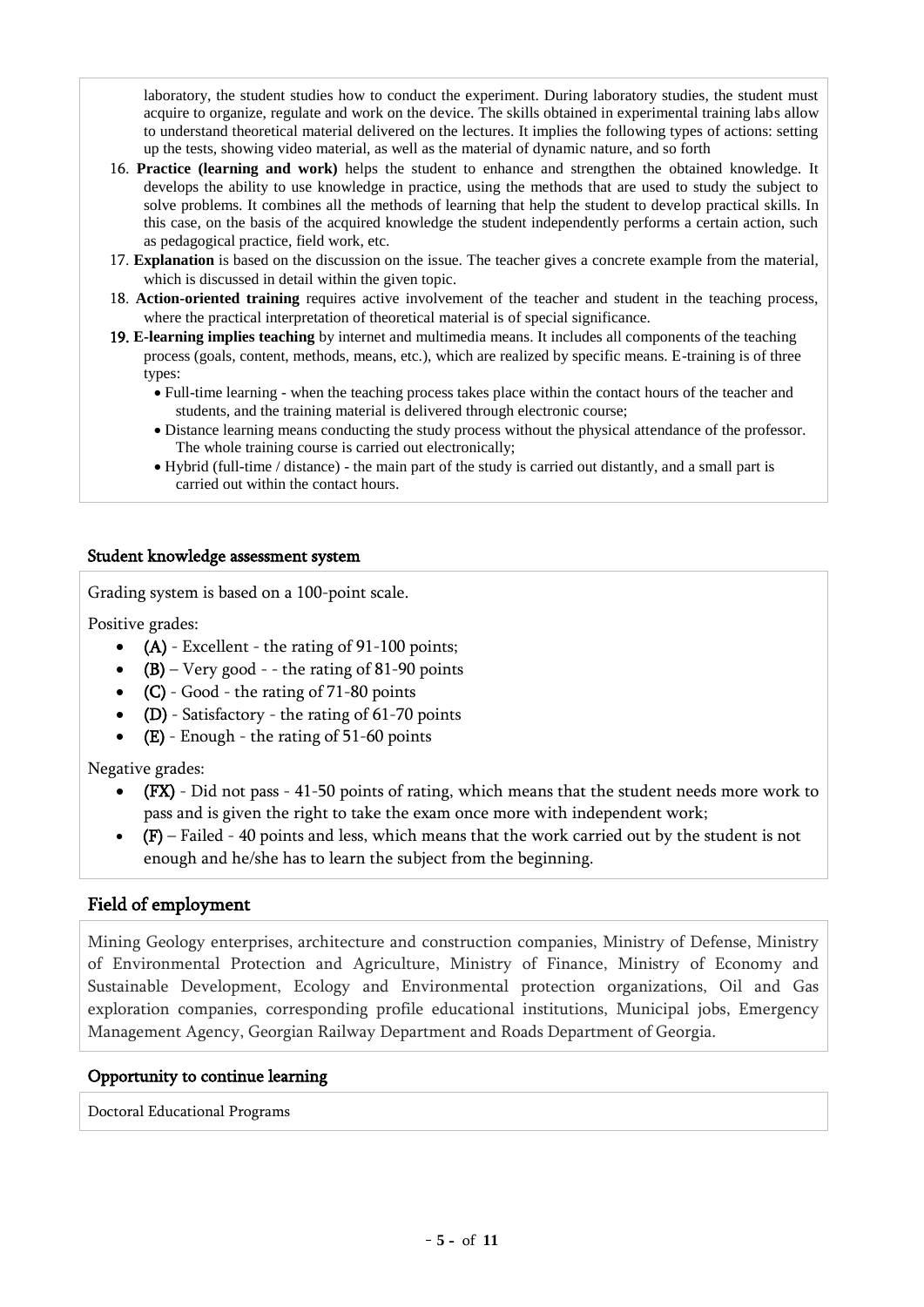## Human and material resources necessary for the implementation of the program

Bachelors educational program is provided by corresponding human and material resources. You can find additional information in the attached file.

## Number of attached syllables: 41

## Program Study Load

|                |                                                                                                                                                                                                                                                                  |                                                            |        | <b>ECTS</b> Credits |          |    |  |
|----------------|------------------------------------------------------------------------------------------------------------------------------------------------------------------------------------------------------------------------------------------------------------------|------------------------------------------------------------|--------|---------------------|----------|----|--|
| $N^{\circ}$    |                                                                                                                                                                                                                                                                  | Precondition of                                            | I Year | II Year             |          |    |  |
|                | <b>Course Title</b>                                                                                                                                                                                                                                              | admit                                                      |        |                     | Semester |    |  |
|                |                                                                                                                                                                                                                                                                  |                                                            | I      | $_{\rm II}$         | Ш        | IV |  |
| $\mathbf{1}$   | 1.1 Business Communication (English)<br>1.2 Business Communication (French)<br>1.3 Business Communication (German)<br>1.4 Business Communication (Russian)                                                                                                       | N/A                                                        | 5      |                     |          |    |  |
| $\overline{2}$ | Management of Geological field                                                                                                                                                                                                                                   | N/A                                                        | 5      |                     |          |    |  |
| 3              | Genetic mineralogy                                                                                                                                                                                                                                               | N/A                                                        | 5      |                     |          |    |  |
| 4              | Geology of the Caucasus                                                                                                                                                                                                                                          | N/A                                                        | 5      |                     |          |    |  |
| 5              | Georgian solid minerals resourses                                                                                                                                                                                                                                | N/A                                                        | 5      |                     |          |    |  |
| 6              | Hydrogeology of Georgia                                                                                                                                                                                                                                          | N/A                                                        | 5      |                     |          |    |  |
| 7              | 7.1 Theory and Practice of Specialized Translation (English);<br>7.2 Theory and Practice of Specialized Translation (Franch);<br>7.3 Theory and Practice of Specialized Translation<br>(German);<br>7.4 Theory and Practice of specialized Translation (Russian) | N/A                                                        |        | 5                   |          |    |  |
| 8              | 8.1 Paleontology of the Vertebral;<br>8.2 Paleontology of the invertebrates;<br>8.3 Stratigraphycal research methods. Biostratigraphy                                                                                                                            | N/A                                                        |        | 5                   |          |    |  |
|                | 9.1Gem identification                                                                                                                                                                                                                                            | N/A                                                        |        |                     |          |    |  |
| $\mathbf{9}$   | 9.2The Special Course in Informatics                                                                                                                                                                                                                             | N/A                                                        |        | 5                   |          |    |  |
| 10             | 10.1 Petrography of magmatic and metamorphic rocks and<br>lithology;<br>10.2 Structural Peculiarities of the Earth Crust and Origin<br>Mechanisms of Tectonic Elements;<br>10.3 Regularities of formation and spatial distribution of<br>deposits                | N/A                                                        |        | 5                   |          |    |  |
| 11             | 11.1 Hydrodynamics;<br>11.2 Hydrogeochemistry;<br>11.3 Regional Hydrogeology                                                                                                                                                                                     |                                                            |        | 5                   |          |    |  |
|                | Master of Geology in Stratigraphy specialization                                                                                                                                                                                                                 |                                                            |        |                     |          |    |  |
|                | "Stratigraphy and Paleontology"'s Course Title                                                                                                                                                                                                                   |                                                            |        |                     |          |    |  |
| 12             | Quarternary geology                                                                                                                                                                                                                                              | N/A                                                        |        |                     | 7        |    |  |
| 13             | Palaeoecology and tafonomy                                                                                                                                                                                                                                       | N/A                                                        |        |                     | 7        |    |  |
| 14             | Paleobotany                                                                                                                                                                                                                                                      | Stratigraphycal<br>research<br>methods.<br>Biostratigraphy |        |                     | 6        |    |  |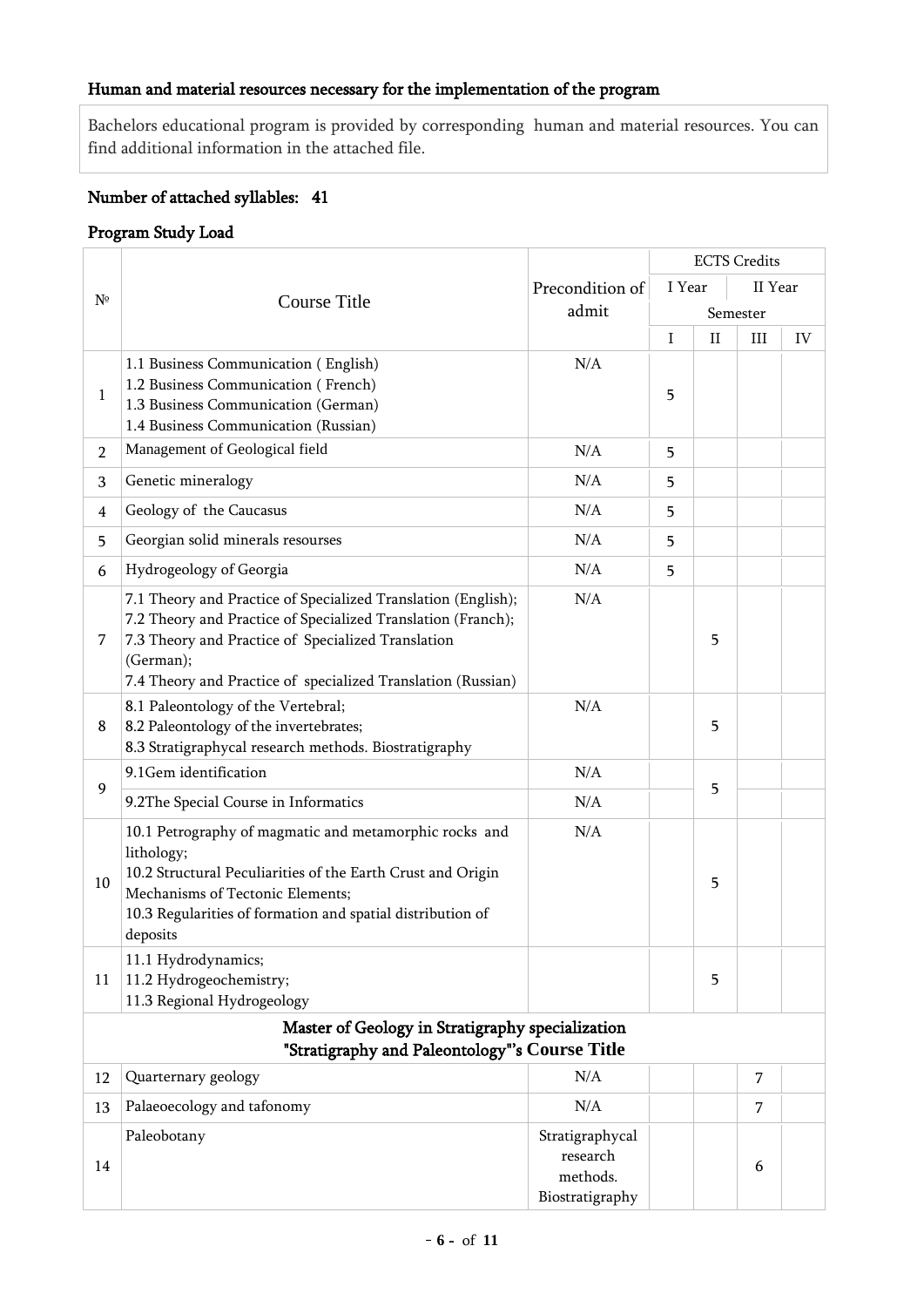|    | Master of Geology in Mineralogy specialization<br>"Applied Minerals, Petrology and Geochemistry (Tutorial)"'s Course Title |                                                             |    |     |        |                  |
|----|----------------------------------------------------------------------------------------------------------------------------|-------------------------------------------------------------|----|-----|--------|------------------|
| 15 | 15.1 Gem processing and handing equipment;<br>15.2 Gemology                                                                | N/A                                                         |    |     | 5      |                  |
| 16 | Artistic design of jewelry items                                                                                           | N/A                                                         |    |     | 5      |                  |
| 17 | 17.1 Jewelry and assessment of jewelry;<br>17.2 Construction and facing Stones;<br>17.3 Art enamel                         | Genetic<br>mineralogy;<br>Genetic<br>mineralogy<br>N/A      |    |     | 5<br>5 |                  |
|    | Master of Geology in Ore and Deposits specialization                                                                       |                                                             |    |     |        |                  |
|    | "Geological Survey and Search Mining"'s Course Title                                                                       |                                                             |    |     |        |                  |
| 18 | Modern methods of ore field and deposit structural study and<br>mineralization prediction foundations                      |                                                             |    |     | 5      |                  |
| 19 | laboratory methods of ore testing                                                                                          | Geology of the<br>Caucasus                                  |    |     | 5      |                  |
| 20 | Modern methods of geological shooting                                                                                      | N/A                                                         |    |     | 5      |                  |
| 21 | Search methods of mineral deposits                                                                                         | N/A                                                         |    |     | 5      |                  |
|    | Master of Geology in Ore and Deposits specialization                                                                       |                                                             |    |     |        |                  |
|    | "Hydrogeology"'s Course Title                                                                                              |                                                             |    |     |        |                  |
| 22 | Innovative Methods of Hydrogeological Investigations                                                                       | N/A                                                         |    |     | 5      |                  |
| 23 | Estimation and Protecting of Potable Water's Quality                                                                       | N/A                                                         |    |     | 5      |                  |
| 24 | Ground Waters of Georgia and their Use                                                                                     | Hydrogeology of<br>Georgia                                  |    |     | 5      |                  |
| 25 | Prospecting of Underground Water                                                                                           | N/A                                                         |    |     | 5      |                  |
|    |                                                                                                                            | Per semester                                                | 30 | 25  | 20     | $\boldsymbol{0}$ |
|    |                                                                                                                            | Total:                                                      |    |     |        |                  |
|    | Research Component:                                                                                                        |                                                             |    |     |        |                  |
|    | Master Research Project / Prospectus                                                                                       | N/A                                                         |    | 5   |        |                  |
|    | Theoretical / experimental research / colloquium                                                                           | Master Research<br>Project /<br>Prospectus                  |    |     | 10     |                  |
|    | Accomplishment and Defense of Master's Thesis                                                                              | All the necessary<br>training and<br>research<br>components |    |     |        | 30               |
|    |                                                                                                                            | Total per semester:                                         | 30 | 30  | 30     | 30               |
|    |                                                                                                                            | Total per year:                                             |    | 60  |        | 60               |
|    |                                                                                                                            |                                                             |    | 120 |        |                  |

# Map of learning outcomes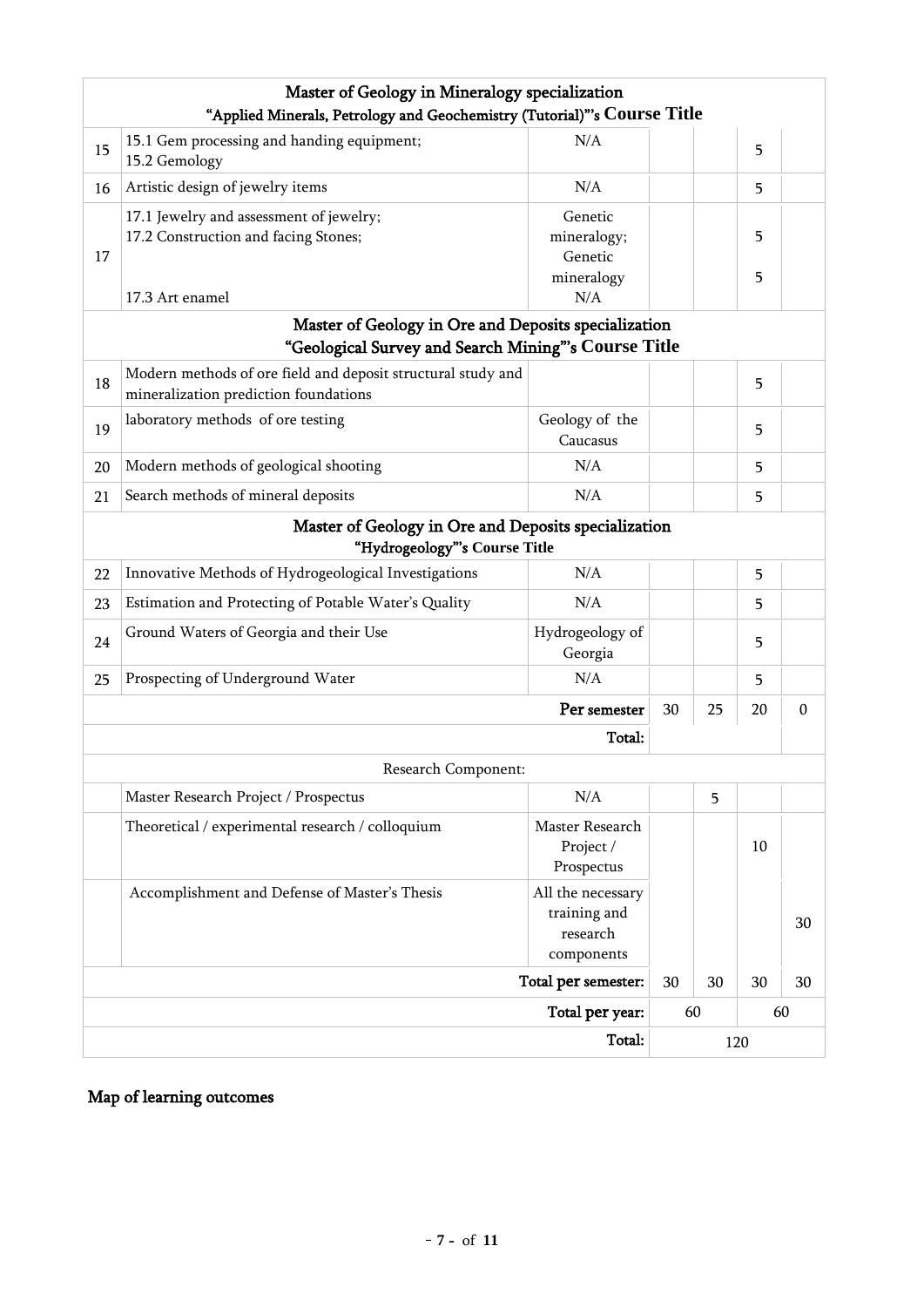| $N^{\circ}$    | Course Title                                                                              | Knowledge and understanding | Ability to use knowledge in<br>practice | Making judgments | communication skill | ability to learn          | Values                    |
|----------------|-------------------------------------------------------------------------------------------|-----------------------------|-----------------------------------------|------------------|---------------------|---------------------------|---------------------------|
| $\mathbf{1}$   | <b>Business Communication (English)</b>                                                   | X                           | X                                       |                  | $\mathbf X$         | X                         | $\mathbf X$               |
| $\overline{2}$ | <b>Business Communication (French)</b>                                                    | $\mathbf X$                 | $\boldsymbol{\mathrm{X}}$               |                  | $\mathbf X$         | $\mathbf X$               | $\mathbf X$               |
| 3              | <b>Business Communication (German)</b>                                                    | $\mathbf X$                 | $\mathbf X$                             |                  | $\mathbf X$         | $\boldsymbol{\mathrm{X}}$ | X                         |
| $\overline{4}$ | <b>Business Communication (Russian)</b>                                                   | $\mathbf X$                 | $\mathbf X$                             |                  | $\mathbf X$         | $\mathbf X$               | $\mathbf X$               |
| 5              | Management of Geological field                                                            | X                           | X                                       | X                | X                   |                           |                           |
| 6              | Genetic mineralogy                                                                        | $\mathbf X$                 | $\mathbf X$                             | $\mathbf X$      | $\mathbf X$         | $\mathbf X$               |                           |
| 7              | Geology of the Caucasus                                                                   | $\mathbf X$                 | $\mathbf X$                             |                  |                     | $\mathbf X$               |                           |
| 8              | Georgian solid minerals resourses                                                         | $\mathbf X$                 | $\mathbf X$                             |                  |                     | $\mathbf X$               |                           |
| 9              | Hydrogeology of Georgia                                                                   | X                           | X                                       | $\mathbf X$      |                     |                           |                           |
| 10             | Theory and Practice of Specialized Translation (English);                                 | X                           | $\mathbf X$                             | $\mathbf X$      | X                   |                           |                           |
| 11             | Theory and Practice of Specialized Translation (Franch);                                  | X                           | X                                       | $\mathbf X$      | $\mathbf X$         |                           |                           |
| 12             | Theory and Practice of Specialized Translation (German);                                  | X                           | $\mathbf X$                             | X                | $\mathbf X$         |                           | X                         |
| 13             | Theory and Practice of specialized Translation (Russian)                                  | X                           | X                                       | $\mathbf X$      | $\mathbf X$         |                           |                           |
| 14             | Paleontology of the Vertebral                                                             | X                           | $\boldsymbol{\mathrm{X}}$               | $\mathbf X$      |                     | $\mathbf X$               |                           |
| 15             | Paleontology of the invertebrates                                                         | $\boldsymbol{\mathrm{X}}$   | $\boldsymbol{\mathrm{X}}$               | $\mathbf X$      |                     | $\mathbf X$               |                           |
| 16             | Stratigraphycal research methods. Biostratigraphy                                         | $\mathbf X$                 | $\mathbf X$                             | $\mathbf X$      |                     |                           |                           |
| 17             | Gem identification                                                                        | $\mathbf X$                 | $\mathbf X$                             |                  |                     | $\mathbf X$               | $\mathbf X$               |
| 18             | The Special Course in Informatics                                                         | $\mathbf X$                 | $\mathbf X$                             |                  |                     | $\mathbf X$               |                           |
| 19             | Petrography of magmatic and metamorphic rocks and<br>lithology                            | X                           | $\mathbf X$                             | $\mathbf X$      |                     |                           |                           |
| 20             | Structural Peculiarities of the Earth Crust and Origin<br>Mechanisms of Tectonic Elements | $\mathbf X$                 | $\mathbf X$                             | $\mathbf X$      |                     | $\mathbf X$               |                           |
| 21             | Regularities of formation and spatial distribution of<br>deposits                         | $\mathbf X$                 | $\overline{\textbf{X}}$                 |                  |                     | $\mathbf X$               |                           |
| 22             | Hydrodynamics                                                                             | $\mathbf X$                 | $\mathbf X$                             | $\mathbf X$      |                     |                           |                           |
| 23             | Hydrogeochemistry                                                                         | $\mathbf X$                 | $\mathbf X$                             |                  |                     | $\mathbf X$               |                           |
| 24             | Regional Hydrogeology                                                                     | $\mathbf X$                 | $\boldsymbol{\mathrm{X}}$               | $\mathbf X$      |                     |                           |                           |
| 25             | Quarternary geology                                                                       | $\mathbf X$                 | $\mathbf X$                             | $\mathbf X$      |                     |                           |                           |
| 26             | Palaeoecology and tafonomy                                                                | $\mathbf X$                 | $\boldsymbol{\mathrm{X}}$               | $\mathbf X$      |                     |                           |                           |
| 27             | Paleobotany                                                                               | $\mathbf X$                 | $\mathbf X$                             | $\mathbf X$      |                     | $\mathbf X$               |                           |
| 28             | Gem processing and handing equipment                                                      | $\mathbf X$                 | $\boldsymbol{\mathrm{X}}$               | $\mathbf X$      |                     |                           |                           |
| 29             | Gemology                                                                                  | $\mathbf X$                 | $\mathbf X$                             |                  |                     | $\mathbf X$               | $\boldsymbol{\mathrm{X}}$ |
| 30             | Artistic design of jewelry items                                                          | $\mathbf X$                 |                                         | $\mathbf X$      |                     |                           | $\mathbf X$               |
| 31             | Jewelry and assessment of jewelry                                                         | $\mathbf X$                 | $\mathbf X$                             | $\mathbf X$      |                     |                           |                           |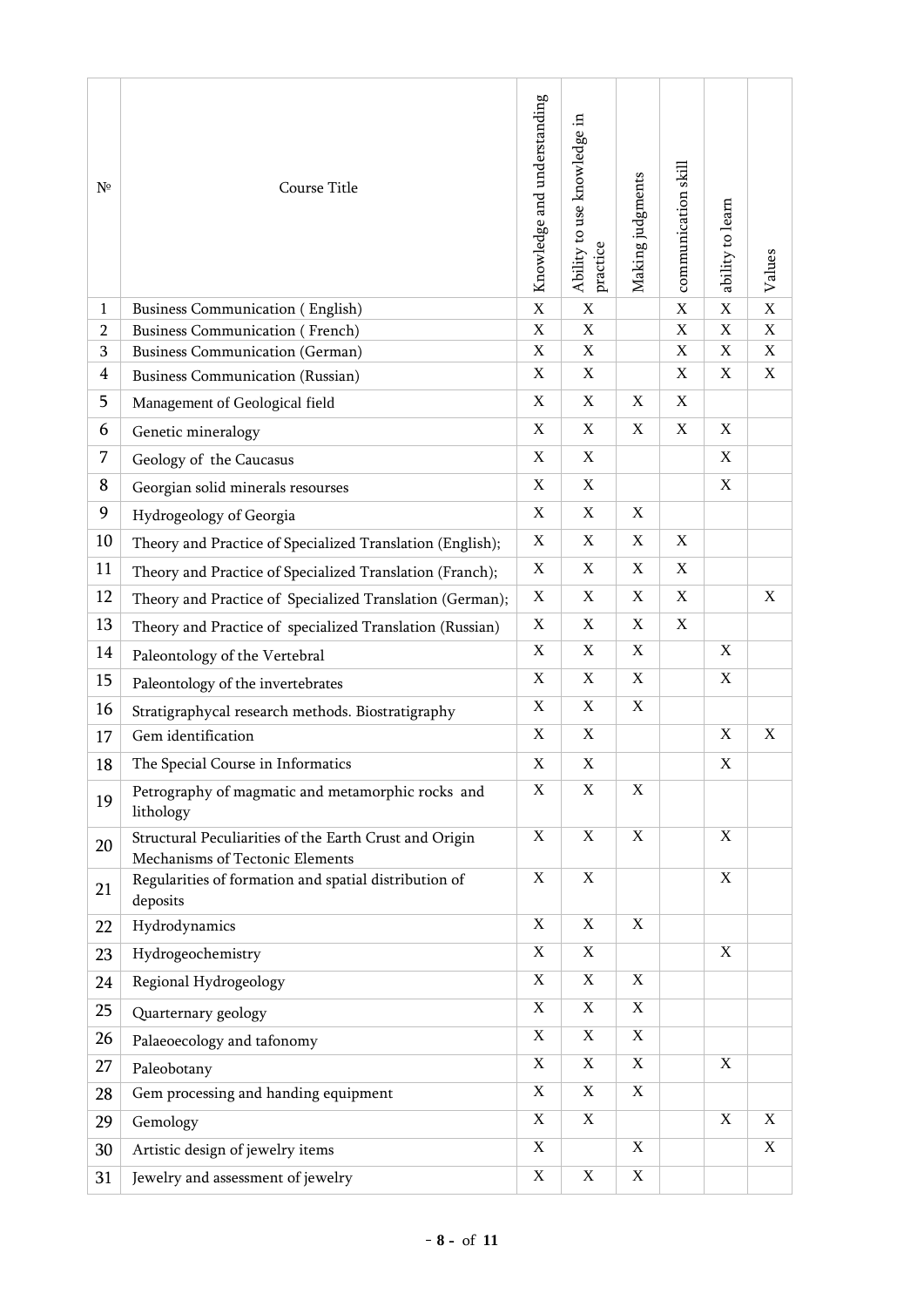| 32 | Construction and facing Stones                                                                        | X | X |   |   | X |   |  |  |  |
|----|-------------------------------------------------------------------------------------------------------|---|---|---|---|---|---|--|--|--|
| 33 | Art enamel                                                                                            | X | X | X | X | X | X |  |  |  |
| 34 | Modern methods of ore field and deposit structural study<br>and mineralization prediction foundations | X | X | X |   | X |   |  |  |  |
| 35 | laboratory methods of ore testing                                                                     | X | X |   |   | X |   |  |  |  |
| 36 | Modern methods of geological shooting                                                                 | X | X | X |   |   |   |  |  |  |
| 37 | Search methods of mineral deposits                                                                    | X | X | X |   |   |   |  |  |  |
| 38 | Innovative Methods of Hydrogeological Investigations                                                  | X | X | X |   | X |   |  |  |  |
| 39 | Estimation and Protecting of Potable Water's Quality                                                  | X | X | X |   | X |   |  |  |  |
| 40 | Ground Waters of Georgia and their Use                                                                | X |   | X |   | X |   |  |  |  |
| 41 | Prospecting of Underground Water                                                                      | X | X | X |   | X |   |  |  |  |
|    |                                                                                                       |   |   |   |   |   |   |  |  |  |
|    | <b>Research Component:</b>                                                                            |   |   |   |   |   |   |  |  |  |
|    | Master Research Project / Prospectus                                                                  | X | X | X | X | X | X |  |  |  |
|    | Theoretical / experimental research / colloquium                                                      | X | X | X | X | X | X |  |  |  |
|    | Accomplishment and Defense of Master's Thesis                                                         | X | X | X | X | X | X |  |  |  |

# Program curriculum

|                |                            |                                         |                      | Hours   |                             |                    |            |          |                        |                   |                |                  |  |
|----------------|----------------------------|-----------------------------------------|----------------------|---------|-----------------------------|--------------------|------------|----------|------------------------|-------------------|----------------|------------------|--|
| N <sup>o</sup> | Course<br>code             | <b>Course Title</b>                     | ESTS credits / hours | Lecture | Seminar (work in the group) | Practical classes: | Laboratory | Practice | Course paper / project | Mid-semester exam | Final exam     | Independent work |  |
| $\mathbf{1}$   | LEH12412<br>G1             | <b>Business Communication (English)</b> | 5/125                |         |                             | 45                 |            |          |                        | $\mathbf{1}$      | $\mathbf{1}$   | 76               |  |
| $\overline{2}$ | LEH12212<br>G1             | <b>Business Communication (French)</b>  | 5/125                |         |                             | 45                 |            |          |                        | $\mathbf{1}$      | 1              | 76               |  |
| 3              | LEH12612<br>G1             | <b>Business Communication (German)</b>  | 5/125                |         |                             | 45                 |            |          |                        | $\mathbf{1}$      | $\mathbf{1}$   | 76               |  |
| $\overline{4}$ | LEH12812<br>G <sub>1</sub> | <b>Business Communication (Russian)</b> | 5/125                |         |                             | 45                 |            |          |                        | $\mathbf{1}$      | $\mathbf{1}$   | 76               |  |
| 5              | <b>BUA72603</b><br>G1      | Management of Geological field          | 5/125                | 15      | 30                          |                    |            |          |                        | $\mathbf{1}$      | $\overline{2}$ | 77               |  |
| 6              | PHS30203<br>G <sub>2</sub> | Genetic mineralogy                      | 5/125                | 15      |                             | 30                 |            |          |                        | $\mathbf{1}$      | 1              | 78               |  |
| 7              | PHS30603<br>G1             | Geology of the Caucasus                 | $5/125$ 15           |         |                             | 30                 |            |          |                        | $\mathbf{1}$      | $\mathbf{1}$   | 78               |  |
| 8              | PHS39603G-                 | Georgian solid minerals resourses       | 5/125                | 15      |                             |                    | 30         |          |                        | $\mathbf 1$       | $\overline{2}$ | 77               |  |
| 9              | PHS36203<br>G1             | Hydrogeology of Georgia                 | 5/125                | 15      |                             | 30                 |            |          |                        | $\mathbf{1}$      | $\mathbf{1}$   | 78               |  |
| 10             | LEH12512                   | Theory and Practice of Specialized      | 5/125                | 15      |                             | 30                 |            |          |                        | $\overline{2}$    | $\overline{2}$ | 76               |  |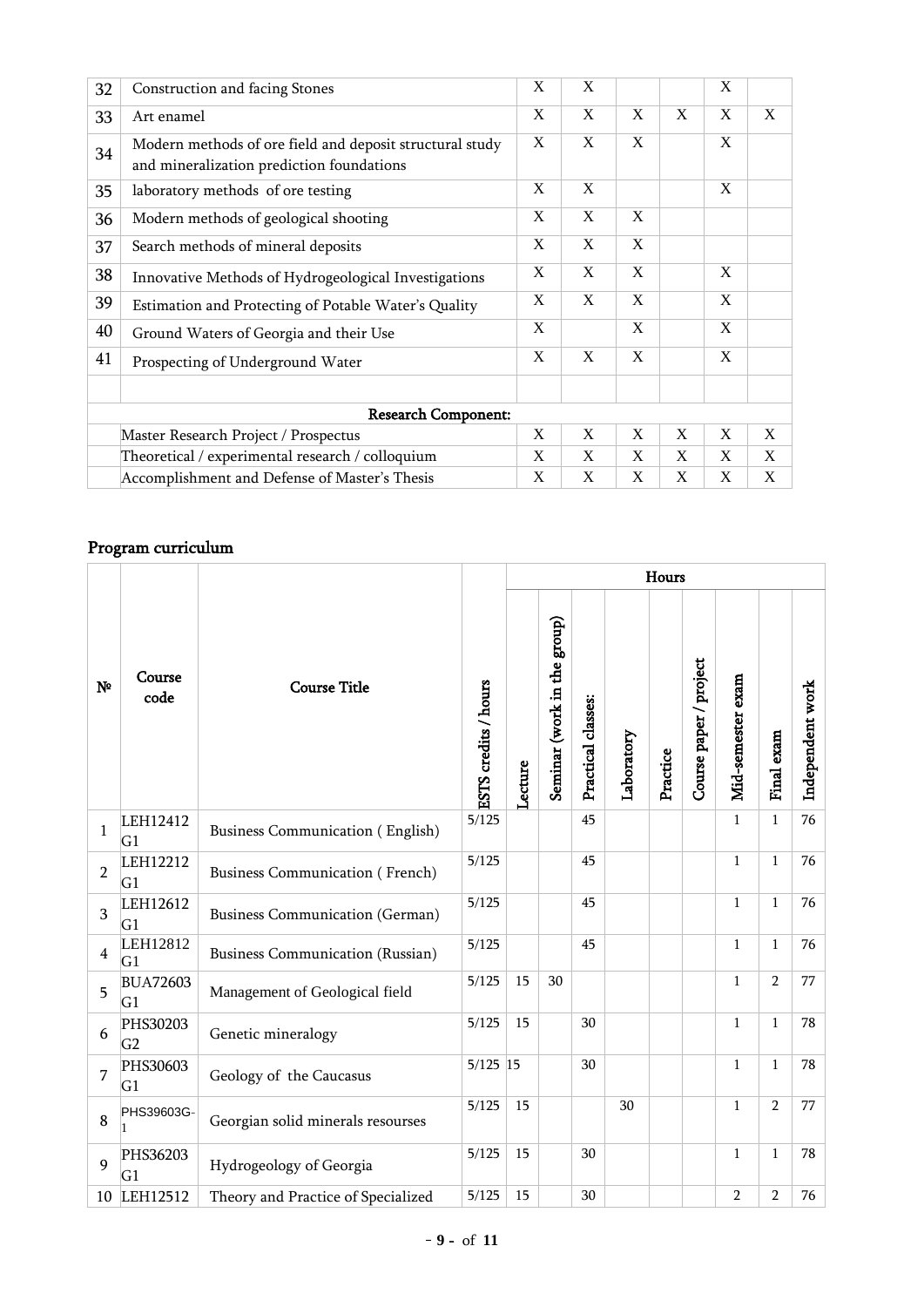|    | G1                         | Translation (English);                                                                              |            |        |    |    |    |    |                |                |     |
|----|----------------------------|-----------------------------------------------------------------------------------------------------|------------|--------|----|----|----|----|----------------|----------------|-----|
| 11 | LEH12312<br>G <sub>1</sub> | Theory and Practice of Specialized<br>Translation (Franch);                                         | 5/125      | 15     |    | 30 |    |    | $\overline{2}$ | $\overline{2}$ | 76  |
| 12 | LEH12712<br>G1             | Theory and Practice of Specialized<br>Translation (German);                                         | 5/125      | 15     |    | 30 |    |    | $\overline{2}$ | $\overline{2}$ | 76  |
| 13 | LEH12912<br>G1             | Theory and Practice of specialized<br>Translation (Russian)                                         | 5/125      | 15     |    | 30 |    |    | $\overline{2}$ | $\overline{2}$ | 76  |
| 14 | PHS31803<br>G1             | Paleontology of the Vertebral                                                                       | 5/125      | 15     |    | 30 |    |    | $\mathbf{1}$   | 1              | 78  |
| 15 | PHS31603<br>G1             | Paleontology of the invertebrates                                                                   | 5/125      | 15     |    | 30 |    |    | $\mathbf{1}$   | $\mathbf{1}$   | 78  |
| 16 | PHS31303<br>G1             | Stratigraphycal research methods.<br>Biostratigraphy                                                | 5/125      | 15     |    | 30 |    |    | $\mathbf{1}$   | 1              | 78  |
| 17 | PHS38503<br>G1             | Gem identification                                                                                  | 5/125      | 15     |    |    | 30 |    | $\mathbf{1}$   | $\overline{2}$ | 77  |
| 18 | ICT11403G                  | The Special Course in Informatics                                                                   | 5/125      | 15     |    |    | 30 |    | $\mathbf 1$    | $\mathbf{1}$   | 78  |
| 19 | PHS33803<br>G1             | Petrography of magmatic and<br>metamorphic rocks and lithology                                      | 5/125      | 30     |    | 15 |    |    | $\mathbf{1}$   | $\overline{2}$ | 77  |
| 20 | PHS33103<br>G <sub>1</sub> | Structural Peculiarities of the Earth<br>Crust and Origin Mechanisms of<br><b>Tectonic Elements</b> | 5/125      | 15     |    |    | 30 |    | $\mathbf{1}$   | $\overline{2}$ | 77  |
| 21 | PHS31103<br>G <sub>2</sub> | Regularities of formation and spatial<br>distribution of deposits                                   | 5/125      | 15     |    |    | 30 |    | $\mathbf{1}$   | 2              | 77  |
| 22 | PHS31103<br>G <sub>2</sub> | Hydrodynamics                                                                                       | $5/125$ 15 |        |    |    | 30 |    | $\mathbf{1}$   | $\overline{2}$ | 77  |
| 23 | PHS36503<br>G1             | Hydrogeochemistry                                                                                   | 5/125      | 15     |    | 30 |    |    | $\mathbf{1}$   | $\mathbf{1}$   | 78  |
| 24 | PHS36303<br>G1             | Regional Hydrogeology                                                                               | 5/125      | 15     |    | 30 |    |    | $\mathbf{1}$   | 1              | 78  |
| 25 | PHS31203<br>G1             | Quarternary geology                                                                                 | 7/175      | 30     |    | 30 |    |    | $\mathbf{1}$   | 1              | 113 |
| 26 | PHS31103<br>G1             | Palaeoecology and tafonomy                                                                          | 7/175      | $30\,$ |    | 30 |    |    | $\mathbf{1}$   | $\mathbf{1}$   | 113 |
| 27 | PHS31703<br>G <sub>1</sub> | Paleobotany                                                                                         | 6/125      | $30\,$ |    | 30 |    |    | $\mathbf{1}$   | $\mathbf{1}$   | 88  |
| 28 | PHS34203<br>G1             | Gem processing and handing<br>equipment                                                             | 5/125      | 15     |    |    | 30 |    | $\mathbf{1}$   | $\overline{2}$ | 77  |
| 29 | PHS38403<br>G1             | Gemology                                                                                            | 5/125      | 15     |    |    | 30 |    | $\mathbf{1}$   | $\overline{2}$ | 77  |
| 30 | ART20405<br>G1             | Artistic design of jewelry items                                                                    | 5/125      | 15     | 30 |    |    |    | $\mathbf 1$    | $\mathbf{1}$   | 78  |
| 31 | PHS34003<br>G1             | Jewelry and assessment of jewelry                                                                   | 5/125      | 15     |    |    | 30 | 20 | $\mathbf{1}$   | $\mathbf{1}$   | 58  |
| 32 | PHS34103<br>G1             | Construction and facing Stones                                                                      | 5/125      | 15     |    | 30 |    |    | $\mathbf{1}$   | $\overline{2}$ | 77  |
| 33 | EET16204<br>G <sub>2</sub> | Art enamel                                                                                          | 5/125      | 15     |    |    | 30 |    | $\mathbf{1}$   | $\mathbf{1}$   | 78  |
| 34 | PHS33203<br>G1             | Modern methods of ore field and<br>deposit structural study and                                     | 5/125      | 15     |    |    | 30 |    | $\mathbf{1}$   | $\overline{2}$ | 77  |